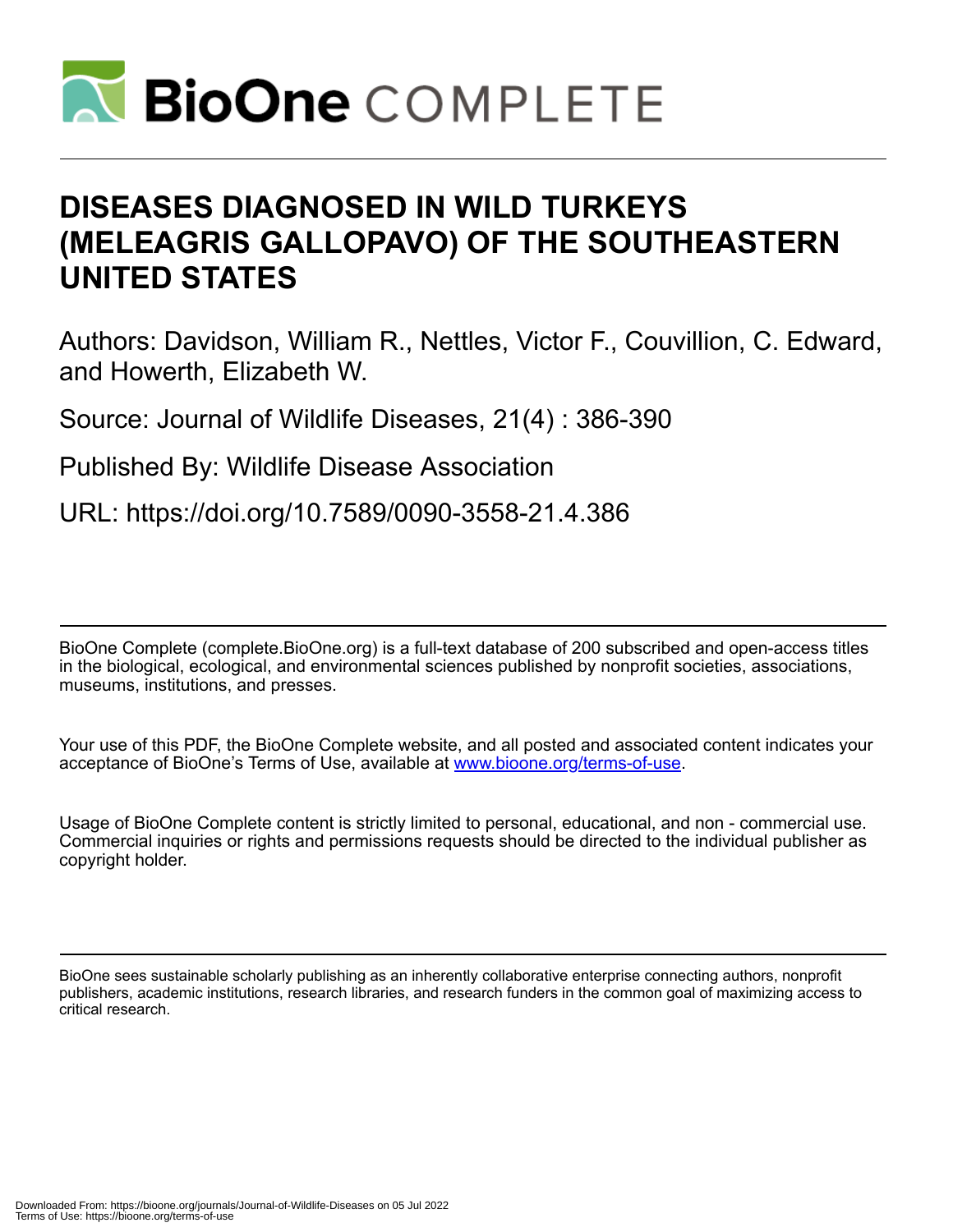# **DISEASES DIAGNOSED IN WILD TURKEYS (MELEAGRIS GALLOPAVO) OF THE SOUTHEASTERN UNITED STATES**

**William R. Davidson, Victor F. Nettles, C. Edward Couvillion, and Elizabeth W. Howerth**

Southeastern Cooperative Wildlife Disease Study, Department of Parasitology, College of Veterinary Medicine, The University of Georgia, Athens, Georgia 30602, USA

**ABSTRACT:** Diagnostic findings are presented on 139 sick or dead wild turkeys examined during the period 1972 through 1984. Turkeys originated from eight southeastern states (Alabama, Arkansas, Florida, Georgia, South Carolina, Tennessee, Virginia, West Virginia) and included 31 turkeys categorized as capture-related mortalities and 108 turkeys categorized as natural mortalities. Frequent diagnoses  $( \geq 10\%$  of case accessions) in the natural mortality group were trauma, avian pox, and histomoniasis. Less frequent diagnoses ( $\leq$ 4% of case accessions) included malnutrition/environmental stress syndrome, coligranuloma-like condition, crop impaction, bumblefoot, organophosphate toxicosis, infectious sinusitis, a lympho-proliferative disease, salmonellosis, as pergillosis, toxoplasmosis, crop trichomoniasis, and melorheostosis.

# **INTRODUCTION**

Since the 1950's, wild turkeys have been the subject of intensive and highly suc cessful restoration programs by wildlife agencies (Mosby, 1973). These successes have been accompanied by interest in many aspects of the biology of turkeys including several broad studies of the significance of diseases and parasitism to turkey populations (Maxfield et al., 1963; Prestwood, 1968; Kellogg et al., 1969; Prestwood et a!., 1973, 1975; Forrester et a!., 1974, 1980; Hon et a!., 1975). Despite the increased emphasis on research involving diseases and parasitism among wild turkeys, comparatively few accounts of natural mortality due to disease appear in the literature. This report presents the results of diagnostic examinations on wild turkeys by personnel of the Southeastern Cooperative Wildlife Disease Study (SCWDS) during a 13-yr period.

#### **MATERIALS AND METHODS**

Necropsy and laboratory records on wild tur keys submitted to the SCWDS for diagnostic examination were reviewed for the period 1

January 1972 through 31 December 1984. Be cause necropsies were oriented toward determination of the cause of morbidity or mortality, diagnostic procedures varied among cases. In addition, examinations were sometimes hampered by postmortem decomposition or inadequate preservation techniques. All cases were submitted by personnel of state or federal wildlife agencies.

Data reviewed on each accession were num ber of birds involved, location, date, case history, and major diagnostic findings. Some accessions were turkeys that had died or had become debilitated during or following capture for restocking programs or research projects. These capture-related cases were treated separately from natural mortality cases. Diagnostic findings on a few of the turkeys examined have been presented in separate case reports (Nettles, 1976; Davidson et a!., 1982; Howerth, 1985; Howerth and Rodenroth, 1985). In order to facilitate presentation of the data, cases were categorized according to 12 fundamental causes of morbidity and mortality as outlined by Hayes and Prestwood (1969).

## **RESULTS AND DISCUSSION**

During the 13 yr, 139 wild turkeys were submitted for diagnostic purposes. These turkeys originated from 115 separate case accessions with a maximum of five birds per accession. Case histories and/or diagnostic examinations revealed that mortality in 31 turkeys was related to capture and handling. Capture related causes of mortality were as follows: trauma (eight

Received for publication 4 February 1985.

**<sup>1</sup>** Present address: Division of Forestry, College of Agriculture and Forestry, Percival Hall, West Virginia University, Morgantown, West Virginia 26506- 6125, USA.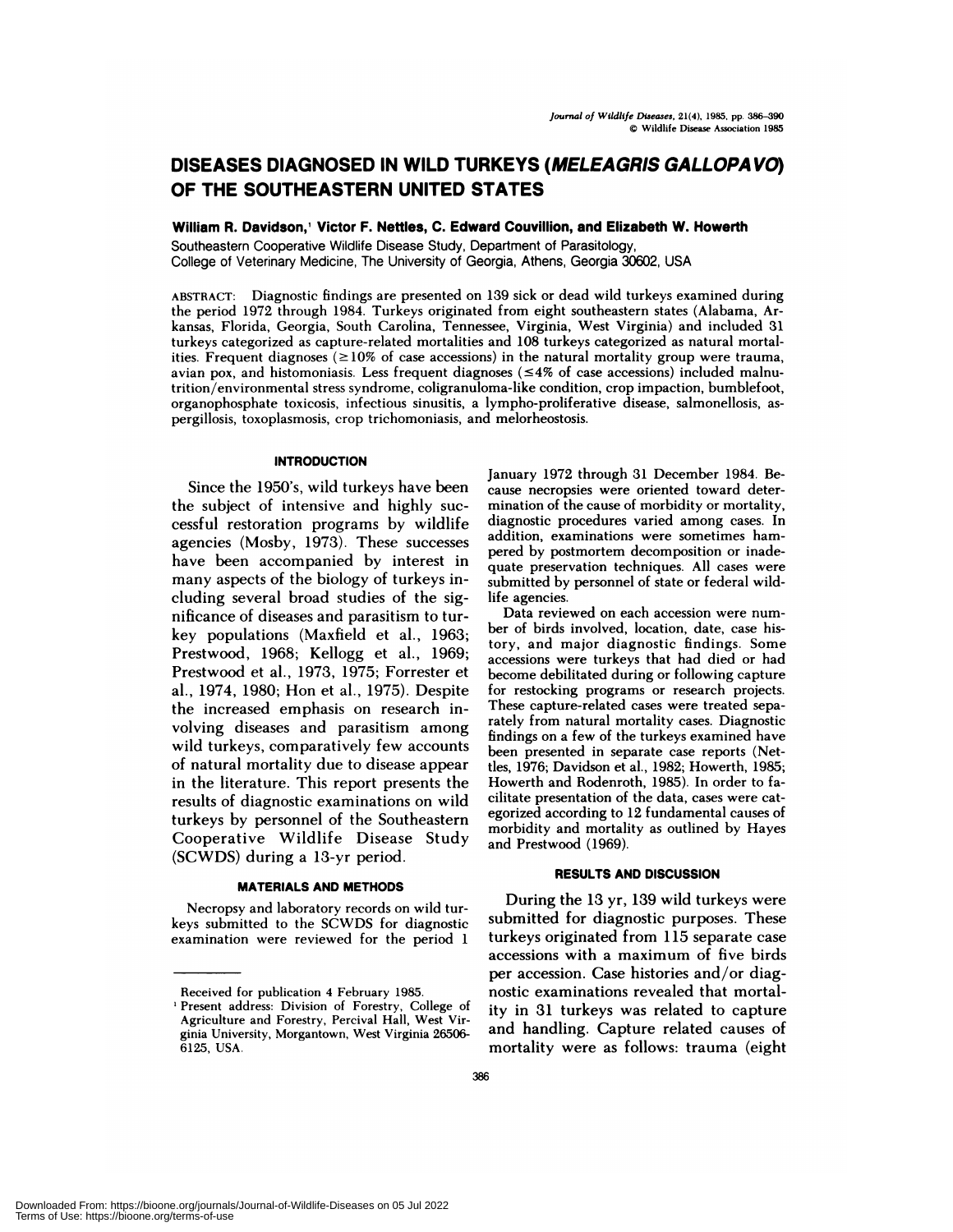| Category <sup>®</sup>     | Diagnosis                         |       | No. (%)<br>birds | No. (%)<br>accessions |
|---------------------------|-----------------------------------|-------|------------------|-----------------------|
| Trauma                    | Acute blunt trauma                |       | 7(6)             | 7(7)                  |
|                           | Electrocution (lightning)         |       | 3(3)             | 1(1)                  |
|                           | Chronic gunshot injuries          |       | 8(7)             | 8(8)                  |
|                           | Trauma (agent unknown)            |       | 13(12)           | 13(14)                |
|                           |                                   | Total | 31(29)           | 29 (30)               |
| Neoplasia                 | Lympho-proliferative disease      |       | 1(1)             | 1(1)                  |
|                           |                                   | Total | 1(1)             | 1(1)                  |
| <b>Toxicoses</b>          | Organophosphate poisoning         |       | 3(3)             | $\mathbf{1}$ (1)      |
|                           |                                   | Total | 3(3)             | 1(1)                  |
| Nutritional diseases      | Malnutrition                      |       | 10(9)            | 4(4)                  |
|                           |                                   | Total | 10(9)            | 4(4)                  |
| Viral diseases            | Avian pox                         |       | 24 (22)          | 24(25)                |
|                           |                                   | Total | 24 (22)          | 24 (25)               |
| <b>Bacterial diseases</b> | Salmonellosis                     |       | 1(1)             | 1(1)                  |
|                           | Infectious sinusitis              |       | 3(3)             | 1(1)                  |
|                           | Fusobacterium septicemia          |       | 1(1)             | 1(1)                  |
|                           | Coligranuloma-like <sup>b</sup>   |       | 3(3)             | 3(3)                  |
|                           | <b>Bumblefoot</b> <sup>b</sup>    |       | 2(2)             | 2(2)                  |
|                           | Necrotic enteritis <sup>b</sup>   |       | 1(1)             | 1(1)                  |
|                           | Bacterial septicemia <sup>b</sup> |       | 3(3)             | 3(3)                  |
|                           |                                   | Total | 14(13)           | 12(13)                |
| Mycoses                   | Aspergillosis                     |       | $\mathbf{1}$ (1) | $\perp(1)$            |
|                           |                                   | Total | 1(1)             | 1(1)                  |
| Parasitic diseases        | Histomoniasis                     |       | 11(10)           | 11(12)                |
|                           | Toxoplasmosis                     |       | 1(1)             | 1(1)                  |
|                           | Crop trichomoniasis               |       | 1(1)             | 1(1)                  |
|                           |                                   | Total | 13(12)           | 13(14)                |
| Miscellaneous lesion      | Crop impaction                    |       | 4(4)             | 4(4)                  |
| diagnoses <sup>c</sup>    | Melorheostosis                    |       | 1(1)             | 1(1)                  |
|                           | Arthritis/nephrosis               |       | 1(1)             | 1(1)                  |
|                           | Hepatic necrosis                  |       | 1(1)             | 1(1)                  |
|                           | Salpingitis                       |       | 1(1)             | 1(1)                  |
|                           | Chronic enteritis                 |       | 1(1)             | 1(1)                  |
|                           | Diarrhea. hemosiderosis           |       | 1(1)             | 1(1)                  |
|                           | Emaciation                        |       | 1(1)             | 1(1)                  |
|                           |                                   | Total | 11(10)           | 11(12)                |

**TABLE** 1.Diagnostic findings in 108 wild turkeys from the southeastern United States from 1972 through 1983.

**Categories of morbidity or mortality as** presented by Hayes and Prestwood (1969).

Various bacteria isolated in these cases; primary etiologic agent uncertain.

Assignment to category considered inappropriate due to condition of specimen, etc.

turkeys); suffocation (8); anesthetic over dose (2); aortic rupture (1); and a syndrome of overexertion, heat prostration, and shock (12).

The remaining 108 turkeys were sick from or died due to natural mortality factors (Table 1). Data presented in Table 1 were not obtained in a manner that would allow an accurate assessment of the relative importance of natural mortality factors in wild turkeys. The submission of cases was influenced by many unknown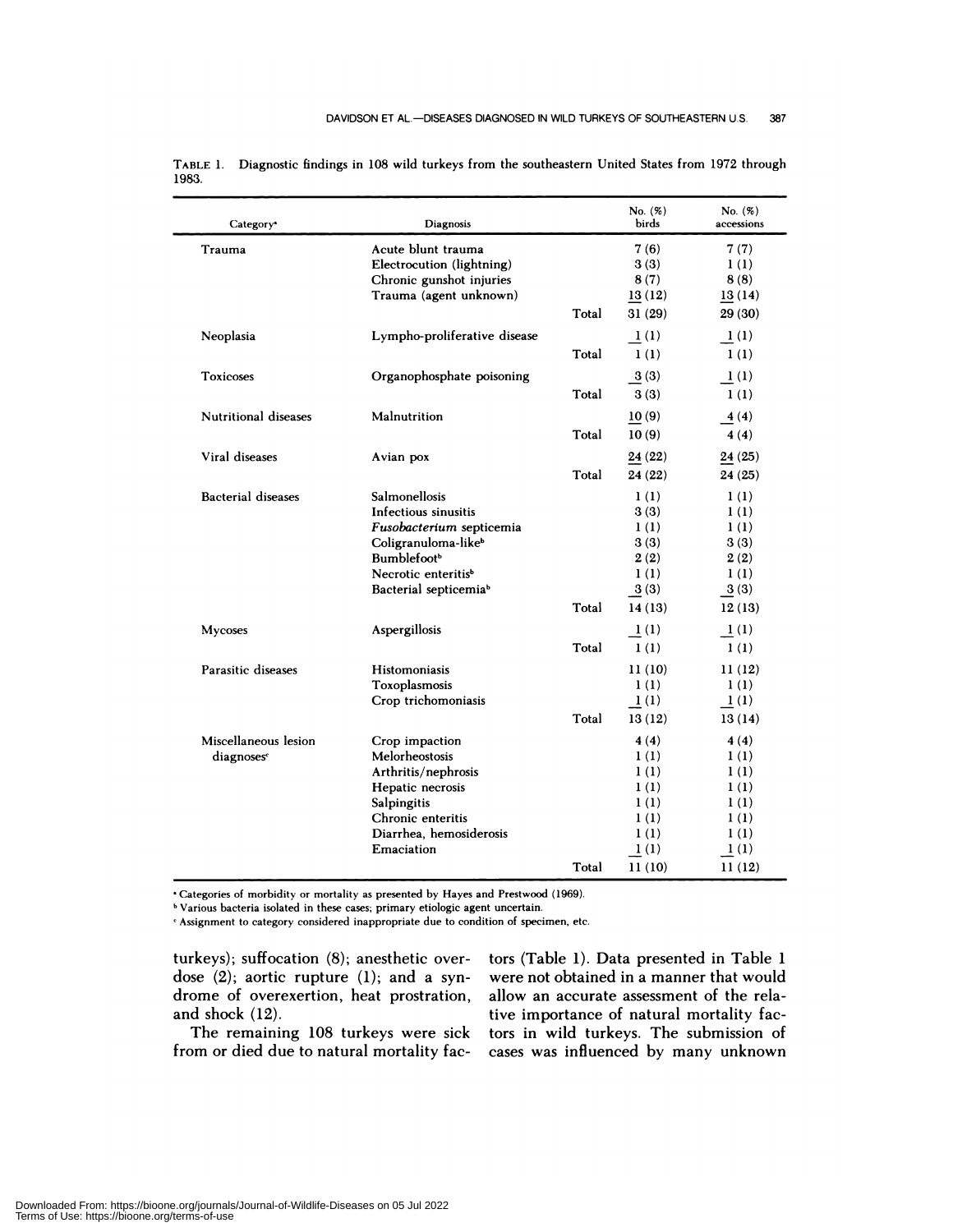factors and the data undoubtedly are biased. For example, field personnel nor mally would not submit a turkey that died of a known source of trauma. Conversely, turkeys with strikingly obvious disease conditions, such as avian pox, might be submitted at a rate disproportionately higher than their actual occurrence. Nevertheless, the information should be useful in identifying important mortality factors.

Trauma was the most frequent diagnosis; however, it probably was underrepresented in relation to its actual importance as a natural mortality factor. Predation, for example, is a major mortality factor for turkeys but was not diagnosed in this study. The most interesting instance of trauma was three turkeys killed by lightning in a soybean field in Grady County, Georgia.

Neoplasia was diagnosed in one turkey. An immature male turkey had multifocal 0.5- to 2.0-mm white to gray lesions in the lungs, trachea, kidneys, abdominal serosa, and skeletal muscles. Microscopically, these foci were comprised of basophilic round mononuclear cells, and the lesions tended to have a vascular orientation. The case was diagnosed as a lymphoreticular neoplasia. A similar lympho-proliferative disease has been reported previously in wild turkeys from Florida (Busch and Williams, 1970; Colwell et al., 1973; Grant et a!., 1975).

 $\mathbf{I}$ 

A single instance of toxicosis was confirmed in the turkeys examined. This case, which involved poisoning by 0,0-diethyl O[p-(methy!su!finyl) phenyl] phosphorothioate (Dasinit®, Chemagro Corp., Kansas City, Missouri 64120, USA), has been described in detail elsewhere (Nettles, 1976).

A syndrome of malnutrition/environmental stress was diagnosed in four acces sions in which the primary diagnostic finding was emaciation. The case histories of three of these accessions, two from West Virginia and one from Georgia, were similar and revealed that the birds had been found either dead or in a weakened con dition following periods of snow cover and subfreezing temperatures. Winter mortality previously has been reported to ac count for a minor portion of annual mortality in West Virginia (Bailey and Rinell, 1968). The fourth accession, from Louisiana, involved birds found in a similar physical condition following an extended period of flooding.

Viral diseases were represented only by avian pox which was the second most frequent diagnosis following trauma. At least one turkey with pox was received from each state that submitted cases (Alabama, Arkansas, Florida, Georgia, South Carolina, Tennessee, Virginia, and West Virginia). Avian pox also was diagnosed in 12 of the 13 yr of this study. Pox lesions were of varying severity and included both cutaneous and diphtheritic forms. Avian pox has been reported previously in wild turkeys from Alabama, Mississippi, South Carolina (Prestwood et al., 1973), and Florida (Prestwood et a!., 1973; Akey et a!., 1981). Collectively, available information indicates that avian pox is widespread, occurs frequently, and probably is one of the most important infectious dis eases of wild turkeys in this region.

Bacterial diseases were represented by a variety of specific infections including salmonellosis, infectious sinusitis, a coligranuloma-like condition, bumblefoot, and cases where bacterial septicemias were suspected. Detailed information on the salmonellosis and infectious sinusitis cases has been presented elsewhere (Davidson et a!., 1982; Howerth, 1985). The coligranuloma-like condition was similar to that reported by Prestwood et al. (1973). Collectively, bacterial diseases accounted for at least 13% of the case accessions, suggesting that bacterial infections may be a more frequent cause of mortality than is generally recognized.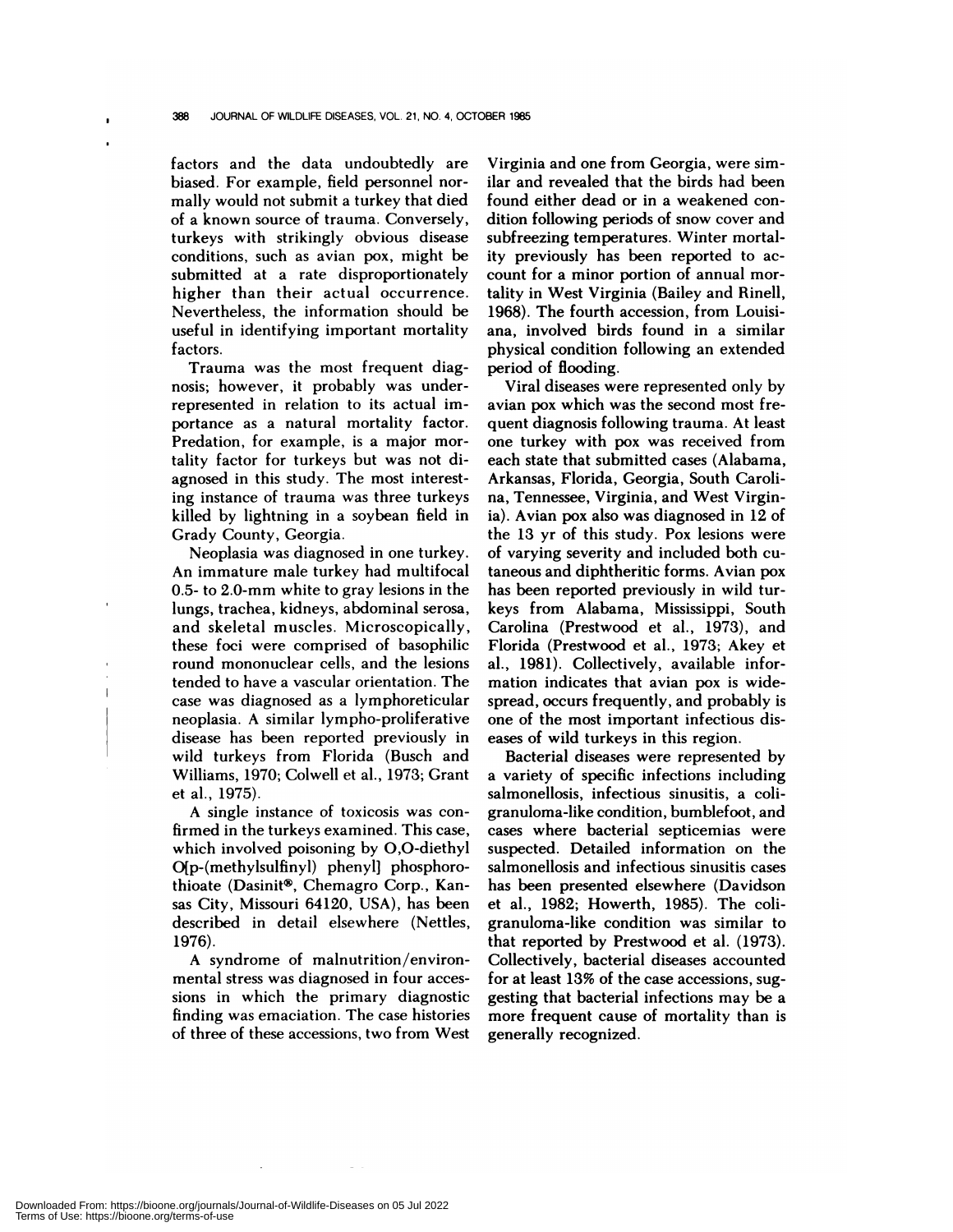Aspergillosis was the only mycotic dis ease found as a primary diagnostic finding. The single turkey involved had typical respiratory involvement with numerous discrete firm white plaques in the lungs and on the air sacs. On several occasions, upper digestive tract candidiasis was noted as a secondary or an incidental finding, particularly in turkeys with concomitant avian pox infection.

Primary parasitic diseases were represented by histomoniasis, toxoplasmosis (Howerth and Rodenroth, 1985), and crop trichomoniasis. Histomoniasis was the third most frequent diagnosis in the birds ex amined and was noted in turkeys originating from Georgia, Tennessee, and Virginia. Five of the 11 accessions diagnosed as histomoniasis were from four contiguous counties (Dawson, Fannin, Gilmer, Lumpkin) in northern Georgia. These accessions occurred between 1972 and 1983, and the clumped distribution of these cases suggests that histomoniasis may be an important mortality factor in that area. Although there are relatively few primary accounts of histomoniasis in wild turkeys in the Southeast (Stoddard, 1935; Mosby and Handley, 1943; Thomas, 1964; Bailey and Rinell, 1968; Prestwood et al., 1973; Hurst, 1980), we concur with Hurst's (1980) conclusion that histomoniasis is a more important mortality factor in wild turkeys than indicated by the number of primary reports in the literature.

Because of limitations imposed by the condition of the specimens, several cases could not be placed accurately in categories outlined by Hayes and Prestwood (1969). Lesion diagnoses from these acces sions are listed in Table 1 under the "miscellaneous" heading. Of interest in this group were four emaciated turkeys with greatly distended, food-impacted crops. The crop contents in the most severely affected turkey accounted for one-third of the total body weight. The condition was similar to crop impactions in domestic turkeys (Peckham, 1978). Also of interest was an adult male turkey that had a markedly enlarged left humerus. Radiographically the lesion appeared as proliferative bone with erosion of the normal cortical bone. Microscopically, the lesion was a se vere, diffuse, linear periosteal and endosteal hyperostosis and petrosis and was diagnosed as unilateral melorheostosis.

At least eight of the 12 fundamental causes of mortality described by Hayes and Prestwood (1969) were represented in this study. The categories of trauma, viral diseases, bacterial diseases, and parasitic diseases accounted for the majority (81%) of the accessions. Although more information is needed on all types of natural morbidity and mortality in wild turkeys, the specific infectious diseases noted herein should receive priority in future research.

### **ACKNOWLEDGMENTS**

This study was supported by an appropriation from the Congress of the United States to the Southeastern Cooperative Wildlife Disease Study, Department of Parasitology, College of Veterinary Medicine, University of Georgia. Funds were administered and research coordinated under the Federal Aid in Wildlife Restoration Act (50 Stat. 917) and through Contract Numbers 14-16-0009-82-500, 14-16-0004-83- 004, and 14-16-0004-84-005, Fish and Wildlife Service, U.S. Department of the Interior.

For assistance with specialized diagnostic procedures, we thank the following: O. J. Fletcher, R. B. Davis, and R. K. Page, Poultry Disease Research Center, College of Veterinary Medicine, University of Georgia; G. D. Imes, Jr. and D. E. Green, Division of Veterinary Pathology, Armed Forces Institute of Pathology; E. B. Shotts, Department of Medical Microbiology, College of Veterinary Medicine, University of Georgia; J. L. Blue, Diagnostic Assistance Laboratory, College of Veterinary Medicine, University of Georgia; P. B. Bush, Agricultural Services Laboratory, Cooperative Extension Service, University of Georgia; and H. W. Yoder, Southeastern Poultry Research Laboratory, Agricultural Research Service, U.S. Depart ment of Agriculture. We also thank numerous personnel with the State Wildlife Agencies of Alabama, Arkansas, Florida, Georgia, South Carolina, Tennessee, Virginia, and West Vir